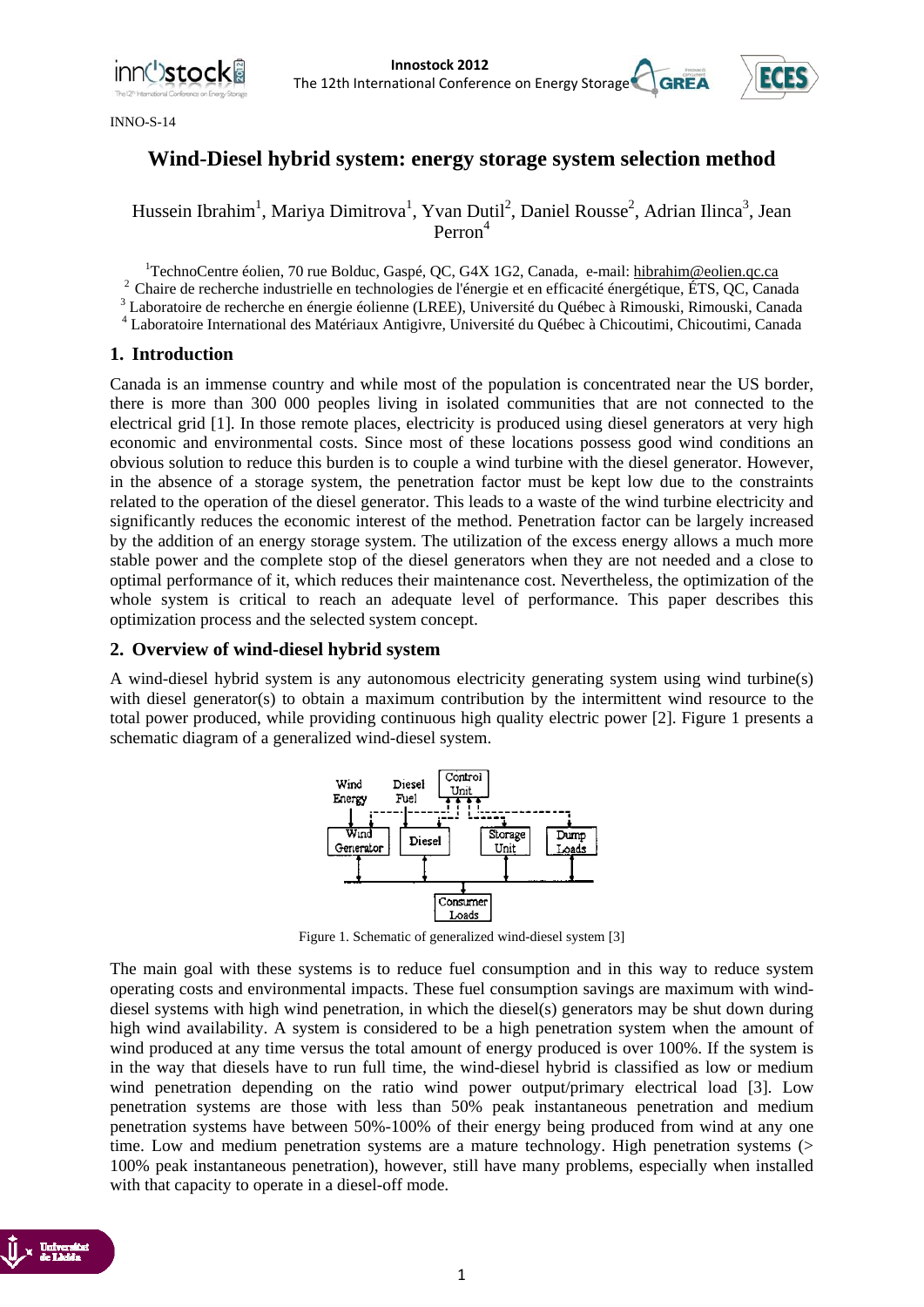



#### **3. Problems related to wind-diesel hybrid system**

Hybrid wind-diesel systems with high penetration of wind power have three plant modes: diesel only (DO), wind-diesel (WD) and wind only (WO). In DO mode, the maximum power from the wind turbine generator (WTG) is always significantly less than the system load. It is the mode of classical diesel power plant. In this case, the diesel generators (DG) never stop operation and supply the active and reactive power demanded by the consumer load. Frequency regulation is performed by load sharing and speed governors controlling each diesel engine and voltage regulation is performed by the synchronous voltage regulators in each generator. The main goals of maximize fuel savings or minimize generation costs to supply the actual load [5] is achieved by careful planning/scheduling of the DG having into account factors such as their specific fuel consumption, their rated power, etc.

Wind-Diesel mode can be considered as a diesel plant with the wind turbine as a negative load. It is the mode of many low/medium wind penetration power wind-diesel systems already implemented in Nordic communities in Yukon [6], Nunavut [7] and in Alaska [8]. In this case, the WTG power is frequently approximately the same as the consumer load and in addition to DG(s), WTG(s) also supply active power. Some new problems appear in this mode like to determine the diesel spinning reserve (the wind power can disappear in any moment due to the unpredictable wind resource and the current load can overload the diesel(s) currently supplying), or to assure a minimum diesel load needed by some engines (this situation can happen at high wind power levels and low loads). Under these conditions, two operating modes are possible: (1) the diesel can be allowed to run continuously, or (2) the diesel can be stopped and started, depending on the instantaneous power from the wind and the requirements of the load. Running the diesel continuously decreases the load factor, with an increase in the aforementioned diesel operating costs. Using the energy storage unit showed in Fig. 1 can solve both problems. The second problem can be solved by the use of the dump load showed in Fig. 1 or reducing the power coming from the wind turbine. Some variable speed wind turbines have this possibility [9]. Also in this mode additional reactive power must be generated, because wind turbines are normally reactive power consumers, although adding capacitor banks or overexciting the synchronous generators can solve this. However, the first obstacle with this perspective results from the operation constraints of diesels. Beyond a certain penetration, the obligation to maintain idle the diesel at any time, generally around 25-30 % of its nominal output power, forces the system to function at a very inefficient regime. Also, this limits the wind energy to a level of too weak penetration and the wind turbines act only as a negative charge for the network. Indeed, for low and medium penetration systems, the diesel consumes, even without load, approximately 50% of the fuel at nominal power output. These systems are easier to implant but their economic and environmental benefits are marginal [10].

The use of high penetration systems allows the stop of the thermal groups, ideally as soon as the wind power equals the instantaneous charge, to maximize the fuel savings. This is the wind only mode. The WO mode is only possible if the power coming from the wind turbine(s) is greater than the consumed power by the load (with a safety margin). Because no diesel generators run in this mode, auxiliary components are required to regulate voltage and frequency. The frequency is controlled through the active power balance. To accomplish this active power balance, the energy storage system can be added to store the surplus active power from the wind turbine or retrieve power in the periods when the wind power is less than current load; also the surplus wind power can be consumed by dump loads. The voltage is controlled by the reactive power balance and it is normally achieved through synchronous condensers which deliver the reactive power needed by the loads and the wind turbine. To supply power uninterruptedly, the size of the energy storage has to be big enough to assure power to the load during transitions from the wind power source to the diesel power source when there is a failure or absence of wind energy. In the meantime, the high-penetration wind diesel systems without storage (WDHPWS) is subject to complex technical problems [11], [12] which did that a single project of this type, without any storage, is presently operational in Alaska [8].

During time intervals when the excess of wind energy over the charge is considerable the diesel engine must still be maintained on standby so that it can quickly respond to a wind speed reduction (reduce the time of starting up and consequent heating of the engine). This is an important source of over consumption because the engine could turn during hours without supplying any useful energy.

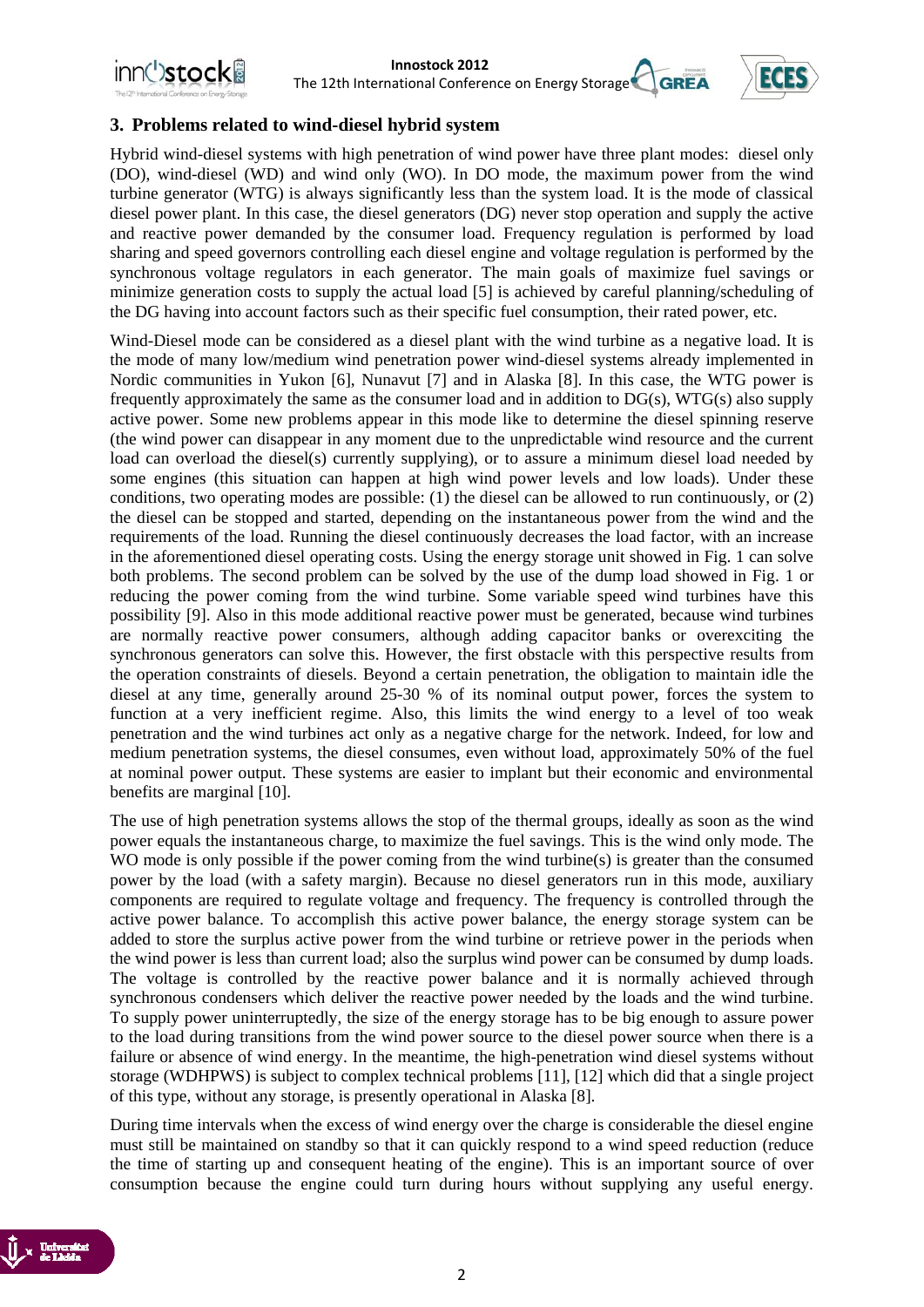

Assuming optimum exploitation conditions [13], the use of energy storage with wind-diesel systems can lead to better economic and environmental results , allows reduction of the overall cost of energy supply and increase the wind energy penetration rate (i.e., the proportion of wind energy as the total energy consumption on an annual basis) [14].

Presently, the excess wind energy is stored either as thermal potential (hot water), an inefficient way to store electricity as it cannot be transformed back in electricity when needed or in batteries which are expensive, difficult to recycle, a source of pollution (lead-acid) and limited in power and lifecycle. The fuel cells propose a viable alternative but due to their technical complexity, their prohibitive price and their weak efficiency, their appreciation in the market is still in an early phase. The required storage system should be easily adaptable to the hybrid system, available in real time and offer smooth power fluctuations. It is therefore necessary to analyze the fundamental characteristics (technical and economic) of storage systems in order to establish comparison criteria and select the best technology for the high penetration wind-diesel hybrid system.

A detailed study based on a critical analysis of all the characteristics of the possible energy storage technologies; it was proposed a solution that meets all the technical and financial requirements while ensuring a reliable electricity supply of these sites. It is the wind-diesel hybrid system with compressed air energy storage (WDCAHS). This study demonstrates the value of compressed air storage for a high penetration wind-diesel hybrid system and its advantages with regard to the other energy storage technologies. It was based on the aggregation in a «performance index» of technical, economic and environmental characteristics of various storage methods. The validation of the choice of compressed air energy storage and the methodology used to calculate the performance index and to synthesis the obtained results will be discussed in the following sections.

#### **4. Energy storage systems**

The fundamental idea of the energy storage is to transfer the excess of power (energy) produced by the power plant during the weak load periods to the peak periods. Initially, electricity must be transformed into another form of storable energy (chemical, mechanical, electrical, or potential energy) and to be transformed back when needed. The stored energy should be quickly converted on demand and used in a wide variety of electric applications and load sizes. There exist different Energy Storage Systems (ESS) technologies; some of them are well studied and developed, while others are just emerging and waiting for new hardware technologies to make them cost-effective.

#### **5. Classification of energy storage systems**

There are many possible techniques for energy storage, using practically all forms of energy: mechanical, electrical, potential, chemical, and thermal. These have all been explored, leading to the birth of the techniques that will be cited herein. The storage technologies that answer to specific technical and economic criteria, which vary considerably as a function of the applications and needs, will obviously be of different types. The technologies are many, but a comparative study is rendered difficult by the fact that, among others, their levels of development vary greatly [15]. According to their applications, the storage systems can be divided into four categories [16]:

- *1). Low-power application* in isolated areas, essentially to feed transducers and emergency terminals;
- *2). Medium-power application* in isolated areas (individual electrical systems, town supply);
- *3). Network connection application* with peak leveling;
- *4). Power-quality control applications*.

The first two categories are for small-scale systems (case of remote areas) where the energy could be stored as kinetic energy (flywheel), chemical energy, compressed air, hydrogen (fuel cells), or in supercapacitors or superconductors. Categories three and four are for large-scale systems where the energy could be stored as gravitational energy (hydraulic systems), thermal energy (sensible, latent), chemical energy (accumulators, flow batteries), or compressed air.

### **6. Characteristics of energy storage techniques**

Energy storage techniques can be classified according to these criteria [16]:

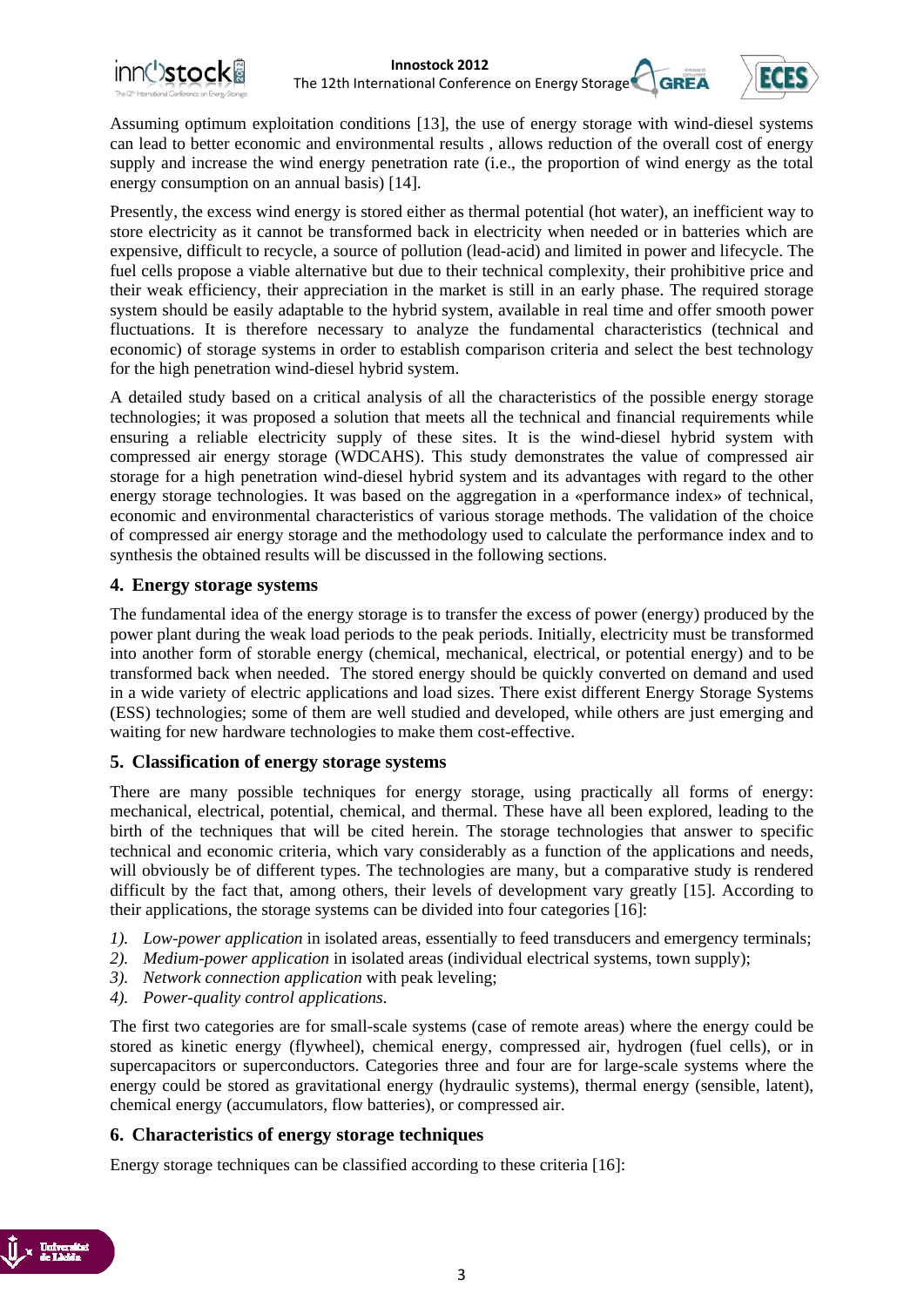



- *1) The type of application*: permanent or portable;
- *2) Storage duration:* short or long term;
- *3) Type of production:* maximum power needed.

It is therefore necessary to analyze the fundamental characteristics (technical and economic) of storage systems in order to establish comparison criteria and select the best technology. The main characteristics of storage systems on which the selection criteria are based are the following:

#### *6.1. Storage capacity*

This is the quantity of available energy in the storage system after charging. Discharge is often incomplete. For this reason, it is defined on the basis of total energy stored which is superior to that actually retrieved (operational).

#### *6.2. Available power*

This parameter determines the constitution and size of the motor-generator in the stored energy conversion chain. It is generally expressed as an average value, as well as a peak value often used to represent maximum power of charge or discharge.

#### *6.3. Depth of discharge or power transmission rate*

The power output, or discharge, can be a limiting factor called the power transmission rate. This delivery rate determines the time needed to extract the stored energy. The power must be available for delivery during peak hours, that is to say the amount of energy used, if significant, is representative of a non-optimum system design, or a fundamental limit of the storage apparatus [18].

#### *6.4. Efficiency*

This is the ratio between released energy and stored energy. This definition is often oversimplified because it is based on a single operation point [19]. The definition of efficiency must therefore be based on one or more realistic cycles for a specific application. Instantaneous power is a defining factor of efficiency.

#### *6.5. Discharge time*

This is the maximum-power discharge duration. It depends on the depth of discharge and operational conditions of the system, constant power or not.

#### *6.6. Durability (cycling capacity)*

This refers to the number of times the storage unit can release the energy level it was designed for after each recharge, expressed as the maximum number of cycles *N* (one cycle corresponds to one charge and one discharge) [20].

#### *6.7. Costs*

Like any other investment, a storage system is an interesting venture when total gains exceed total expenses. The capital invested and operational costs (maintenance, energy lost during cycling, aging) are the most important factors to consider for the entire life of the system. Low-efficiency systems with low cycling capacity generally require the lowest initial investment. It is therefore crucial to carry out an analysis of the estimated durability of the entire system, including the storage unit [21].

#### *6.8. Autonomy*

This refers to the maximum amount of time the system can continuously release energy. It is defined by the ratio between the energy capacity (restorable energy) and maximum discharge power. The autonomy of a system depends on the type of storage and the type of application.

#### *6.9. Self-discharge*

This is the portion of the energy that was initially stored and which has dissipated over a given amount of non-use time [22].

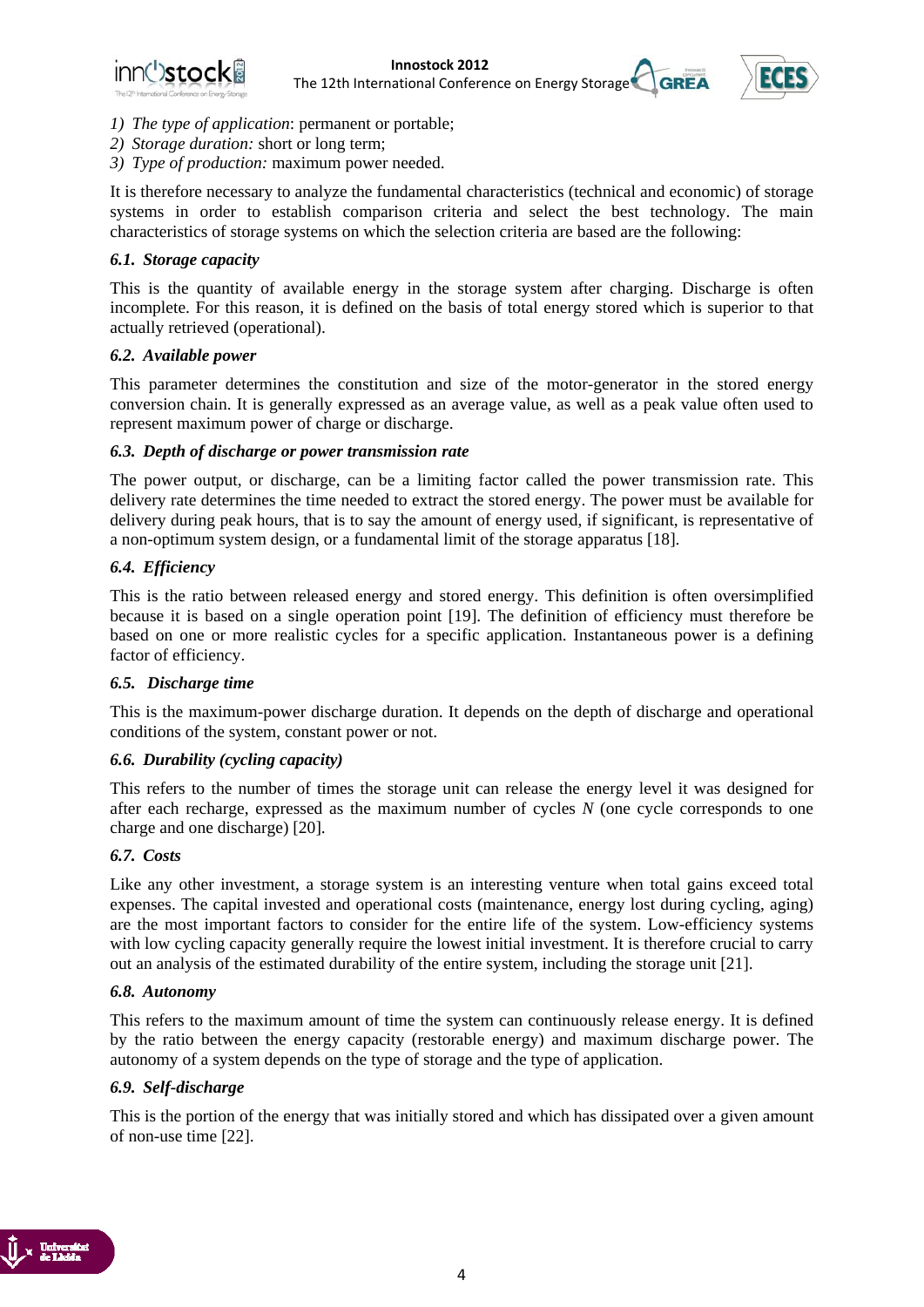

**Innostock 2012**<br> **Instigral Conference on Energy Storage CGREA** The 12th International Conference on Energy Storage<sup>®</sup>



#### *6.10. Feasability and adaptation to the generating source*

To be highly efficient, a storage system needs to be closely adapted to the type of application (low to mid power in isolated areas, network connection, etc.) and to the type of production (permanent, portable, renewable, etc.) it is meant to support (Figure 2). It needs to be harmonized with the network.



Figure 2. Fields of application of the different storage techniques according to energy needs [23]

#### *6.11. Mass and volume densities of energy*

These represent the maximum amounts of energy accumulated per unit of mass or volume of the storage unit, and demonstrate the importance of mass and volume for certain applications (especially for mass density of energy in portable applications, but less so for permanent applications).

#### *6.12. Operational constraints*

Especially related to safety (explosions, waste, bursting of a flywheel, etc.) or other operational conditions (temperature, pressure, etc.), they can influence the choice of a storage technology as a function of energy needs [24].

#### *6.13. Reliability*

Storage system reliability is always an important factor because it is a guarantee of on-demand service.

#### *6.14. Monitoring and control equipement*

This equipment, on both the quality and safety of storage levels, has repercussions on the accessibility and availability of the stored energy.

#### *6.15. Environmental aspect*

While this parameter is not a criterion of storage-system capacity, the environmental aspect of the product (recyclable materials) is a strong sales pitch. For example, in Nordic countries (Sweden, Norway), a definite margin of the population prefers to pay more for energy than to continue polluting the country [25].

#### *6.16. Other characteristics*

The ease of maintenance, simple design, operational flexibility (this is an important characteristic for the utility), fast response time for the release of stored energy, etc. [24].

#### **7. Synthesis of the various energy storage techniques**

To compare storage systems, Ragone's diagram is generally used to represent performance in terms of the ratio of mass to energy and power [26]. This type of conventional comparison is particularly interesting for portable units, for which mass is a critical aspect, but for permanent units, in a context of electrical-energy processing, life expectancy and total costs (investment, energy losses, and cycling

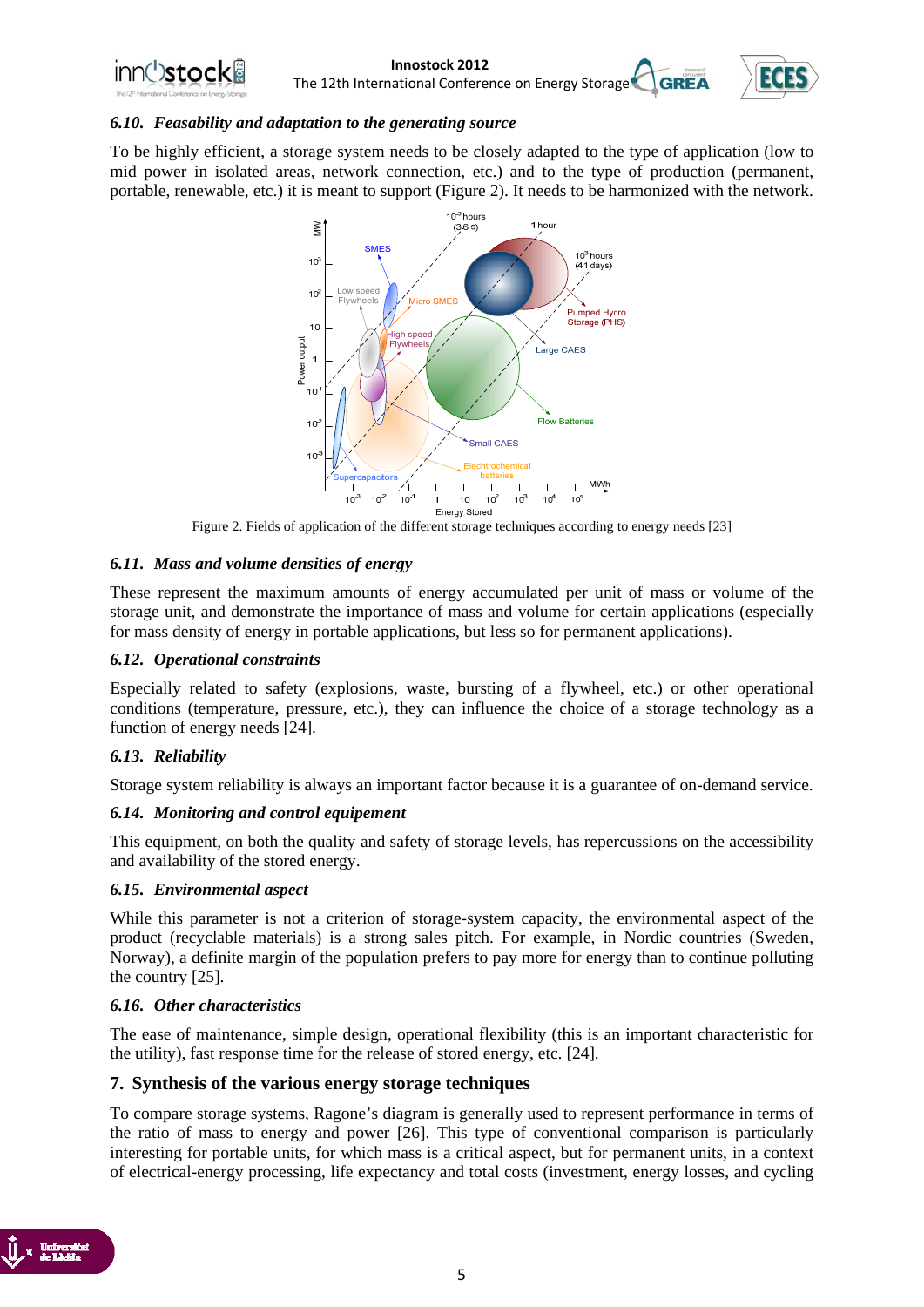



fatigue) are the most important criteria [27]. Thus, these comparisons, overly simplistic, do not reach a definitive conclusion about the validity of the choice of compressed air to associate with a wind-diesel hybrid system. For this reason, a thorough and detailed summary will be presented in the next sections explain the selection of compressed air while based on techno-economic criteria listed above.

#### *7.1.Electrochemical batteries energy storage (BES):*

The lead batteries are the most economical investment at the delivery time of the system. Unfortunately, these batteries are susceptible to misuse and have various disadvantages which need to conduct further research, especially to improve their life cycling (charging and discharging). It is in the best case, about of a thousand cycles (approximately 3 years), which is very insufficient in production systems whose lifetime is about 15 to 20 years. Moreover, the "sudden death" of lead batteries in end of life is hardly compatible with the requirements of reliable power in remote locations.

Alkaline batteries (Ni/Cd and Ni/MH) are much more efficient, robust but more costly. They are better adapted to low temperatures and used where high reliability is required. By cons, the Ni/Cd suffers, according to the method of use, from a "memory effect" which reduces the usable capacity. Technically, lithium batteries have the best performance. Indeed, self-discharge of Li/ion is low and their stored energy density is much higher. They also allow a cycling at high deep of discharge with less impact on performance compared to the nickel/cadmium and lead batteries especially. Primarily for cost reasons, these batteries are still quite uncommon.

Finally, when the batteries are not recycled, they are a major source of pollution. For all these reasons, the batteries will not be adopted for wind-diesel hybrid system (WDHS).

#### *7.2.Hydrogen energy storage (HES):*

It is impossible to use hydrogen produced from wind energy as a fuel for diesel engines because they are not equipped with ignition systems. By cons, the use of the stored hydrogen to produce the electricity from a fuel cell designed to operate in the absence of wind and replace diesel for certain periods, seems a good alternative. But the poor performance of the overall electrolyser-fuel cell (35- 40%), their unreliability, the prohibitive cost of capital and operating of this set and the safety aspect related to hydrogen storage, make sure they delay the acceptance of this technology by the market. For these reasons, the hydrogen storage will not be adopted for the WDHS.

#### *7.3.Flywheel energy storage (FES):*

This technology is not feasible to store large amounts of energy at long term. By cons, in the case of the supply of isolated sites, the flywheels can be used to store energy when production exceeds demand and improve the power quality where wind generation is close to the consumer level. Moreover, for a WDHS, the presence of an intermediary flywheel (by coupling the flywheel to diesel shaft) allows to reduce significantly the number of daily starts of diesel and increase the autonomy and the quality of the supplied current. Despite all these advantages, this technology has been excluded because it is a storage device for short time (a few tens of seconds to minutes) and requires, otherwise, massive materials to store energy, which increases the cost of system and of the used equipment. Moreover, this storage system will not allow a remarkable reduction in fuel consumption when the diesel functions in stand-by mode (periods of medium wind power penetration). Particular, may be added the issue of security related to the possibility of the collapse of the steering wheel.

#### *7.4.Thermal energy storage (TES):*

This type of storage, regardless of the technology used, can serve, using wind energy or excess heat from exhaust gases of diesel to produce hot water for heating or for use in the community where the WDHS exists. This system does not lead to reduce fuel consumption and GHG emissions. However, a better design may be offered and consists to couple the thermal energy storage (TES) to the winddiesel-compressed air hybrid system. The TES will be used, in this case, as heat exchanger-storage device to recover the available heat in the air at the end of its compression and restore it afterwards during expansion of compressed air in the diesel engine or in an air motor. In conclusion, the TS will

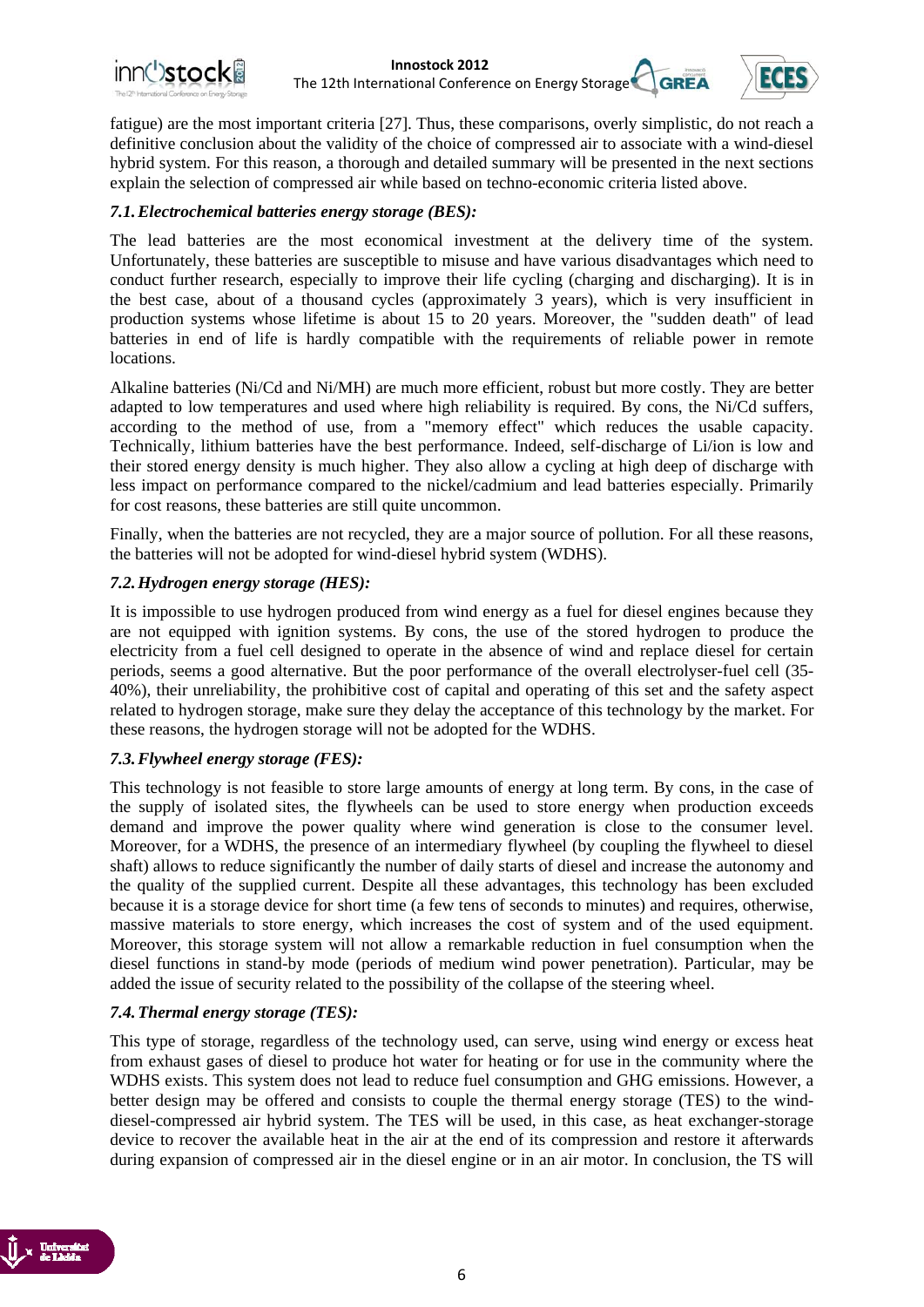

not be adopted as the main storage device associated with the WDHS but rather as an auxiliary system that improves the energy performance of the overall system.

#### *7.5.Pumped hydraulic energy storage (PHS):*

It is a large-scale storage and features a centralized production. So if it is available for remote sites, it will not be necessary to consider the use of diesel generators, especially if the wind potential is also available. By cons, storing small hydro requires abundant water resource in order to produce electricity; most of the criterion of geographical features is always present. For all these reasons, this technology has been excluded from the list of candidate technologies to be associated with the WDHS.

#### *7.6.Redox batteries Energy storage (RBES):*

Although the flow batteries can be used for small scale applications such as large scale, they are less mature and have yet to demonstrate their operation by hybridization with wind energy. Moreover, their prohibitive cost penalizes their integration into the market not to mention their contribution to the stopping of diesel is related to their autonomy, which also is depended to the reservoir volume of electrolytes in circulation and to the number of used cells (need large volumes and a high number of units). This increases the investment cost as well as the operating system. All these reasons exclude the possibility of adopting the flow batteries for WDHS.

#### *7.7.Supercapacitors energy storage (SCES):*

This type of storage is intended for small scale applications and its use at medium scale (case of WDHS) requires a series connection of several elements to achieve the required voltage. This will require more planning, more space and therefore more investment especially as the unit cost is quite high. The high self-discharge (5% per day), decreases the autonomy of the storage device and require a rapid consumption of wind energy stored before it is completely self-discharged without any use. This may slightly influence on the fuel consumption of diesel and its operating cost and make the overall system poorly operational and poorly harmonised. Consequently, this storage system will not be adopted for the WDHS.

#### *7.8.Superconducting magnetic energy storage (SMES):*

It is a storage technology for a very short duration and not feasible for medium-scale applications. Its complexity lies in the need for a refrigeration system, transformers and converters, and a large infrastructure. This greatly increases the cost and makes more complicate the operation of the system. Moreover, this type of storage is not too adaptable to WDHS and does not contribute to a remarkable reduction in fuel consumption. For these reasons, it is excluded from the list of the studied technologies.

After excluding all the technologies mentioned above, it is proposed to use the compressed air energy storage system (CAES) to associate with the WDHS. Indeed, the CAES is adaptable for both sources of power generation (wind / diesel). Moreover, the CAES is an interesting solution to the problem of strong stochastic fluctuations of the wind power because it offers a high efficiency conversion (60- 70% for a complete charge-discharge cycle), uses conventional materials which are easy to recycle and is able to make an almost unlimited number of cycles [24], [28].

#### **8. Validation of the choice of compressed air energy storage using the performance index method**

#### *8.1 Performance index*

The analysis of the techno-economic criteria such as cost, energy density, lifetime, energy efficiency of each technology, etc.., allows evaluating a «performance index» and developing a yields diagram of different storage technologies. The performance index is the measure of the applicability of a storage technique to a specified application taking into account the characteristics presented in section 6 (for example, cost, efficiency, simplicity, life time, maturity, self-discharging, reliability, environmental impact, operation constraints, energy and power capacity, adaptability with wind-diesel system, contribution to reduce of fuel consumption, etc.) [29]. For another application than the power supply of a remote area, the values of the performance index can be different.

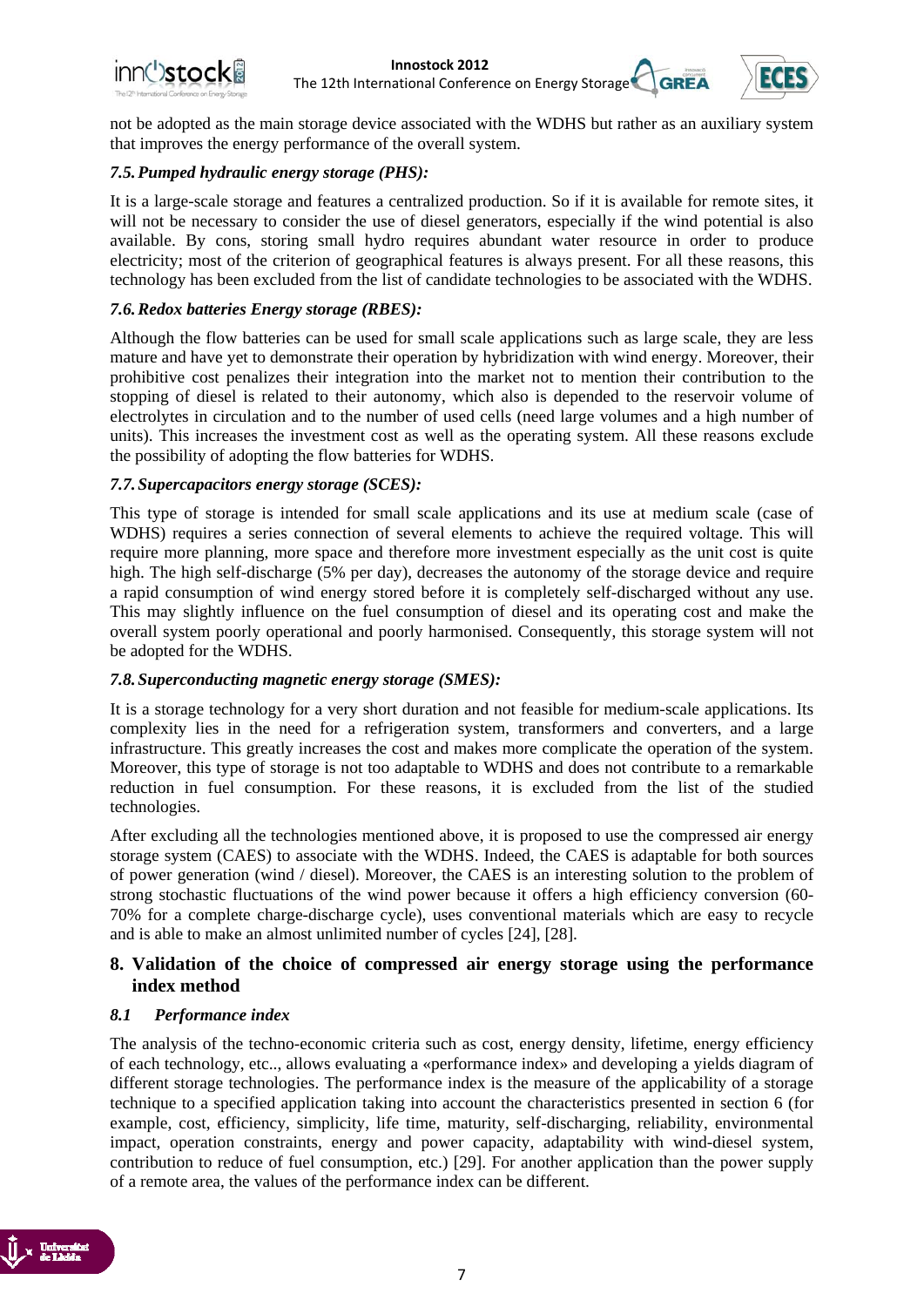

# **Innostock 2012**<br> **Instigral Conference on Energy Storage CGREA**



The 12th International Conference on Energy Storage<sup>®</sup>

#### *8.2 Method used to determine the performance index*

The determination of performance index is done using a decision matrix that helps to balance by a factor varying from 5 to 10% the importance of each characteristic of the storage system with regard to the specific requirements of the envisaged application. The development of this matrix takes into account the interaction between the selection criteria mentioned above, the reference data of storage technologies and the characteristics of WDHS and above the main objective: choice one technology that contributes to decrease the consumption fuel and GHG emissions of diesel generator.

In this study, more emphasis was given to cost, the contribution to reducing fuel and GHG emissions. A weight factor of 10% was then attributed for each of these criteria. By cons, the cyclability, autonomy, efficiency, simplicity, each has obtained a weighting equal to 7.5% for their medium importance. Finally, because their lower importance, the following criteria: safety, self-discharge, storage, reliability, maturity, operational flexibility, control, and the ecological response times were weighted by coefficient of 5 % for each (Figure 3).



Figure 3. Allocation criteria in the decision matrix

| <b>Adaptability to WDHS</b> | PHS | CAES           | FES              | $\mathcal{D}$<br>凵<br>$\overline{\mathbf{c}}$ | <b>RBES</b> | HES      | TES              | <b>SCES</b> | <b>SMIES</b> | Total          |
|-----------------------------|-----|----------------|------------------|-----------------------------------------------|-------------|----------|------------------|-------------|--------------|----------------|
| <b>PHS</b>                  |     | $\overline{0}$ | $\boldsymbol{0}$ | $\Omega$                                      | 0.5         | $\theta$ | $\theta$         | $\theta$    | $\theta$     | 0.5            |
| <b>CAES</b>                 |     |                |                  |                                               |             |          |                  | 1           |              | 8              |
| <b>FES</b>                  |     | $\theta$       |                  | 0.5                                           |             | 0.5      | 0.5              | 0.5         | 0.5          | 4.5            |
| <b>BES</b>                  |     | $\Omega$       | 0.5              |                                               |             | 0.5      | 0.5              | 0.5         | 0.5          | 4.5            |
| <b>RBES</b>                 | 0.5 | $\Omega$       | $\theta$         | $\Omega$                                      |             | 0.5      | $\theta$         | 0.5         | 0.5          | $\overline{2}$ |
| <b>HES</b>                  |     | $\Omega$       | 0.5              | 0.5                                           | 0.5         |          | $\theta$         | 0.5         | 0.5          | 3.5            |
| <b>TES</b>                  |     | $\Omega$       | 0.5              | 0.5                                           |             |          |                  |             |              | 6              |
| <b>SCES</b>                 |     | $\Omega$       | 0.5              | 0.5                                           | 0.5         | 0.5      | $\boldsymbol{0}$ |             | 0.5          | 3.5            |
| <b>SMES</b>                 |     | $\theta$       | 0.5              | 0.5                                           | 0.5         | 0.5      | $\boldsymbol{0}$ | 0.5         |              | 3.5            |

Table 1. Elementary decision matrix for the criterion "adaptability to WDHS"

For each criterion, we attributed a value of either 0, 0.5 or 1 to each storage technology when comparing to another, respectively if the associated performance is worse (value of 0), equal (value of 0.5) or better (value of 1). In Table 1, we illustrate the comparison between the energy storage technologies with regard to the adaptability to the high penetration wind-diesel hybrid system. The analysis shows that flywheel is equivalent to batteries, supercapacitors, superconducting, thermal storage and hydrogen storage (coefficient of 0.5), while it is better (more adaptable to WDHS) than hydraulic storage and flow batteries (coefficient 1). On the other hand, the compressed air storage is more adaptable to SHED compared to the flywheel; the corresponding coefficient is then 0 for flywheel. The same method is applied to all the energy storage technologies for each of the 15 selection criteria, the results being 15 elementary decision matrixes corresponding to each criterion.

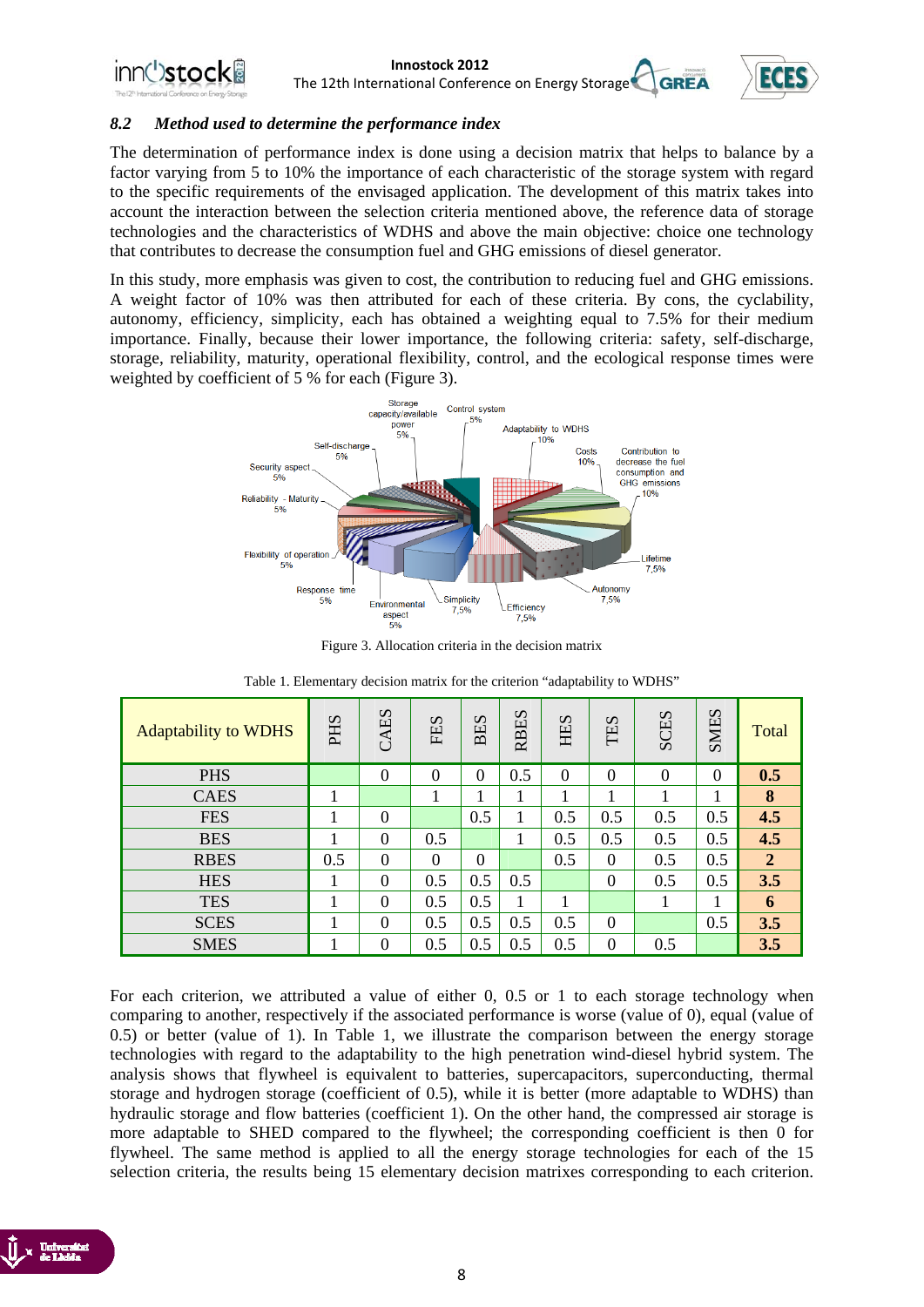



The global decision matrix assembles the coefficients attributed to each energy storage system for each elementary decision matrix associated to each of the 15 selection criteria. Considering the weight coefficients of every criterion in the calculation, we obtained the classification of performance of each used system. The elementary performance index (Figure 4) and overall performance index (Figure 5) can be obtained respectively from the elementary and overall matrix of decision by calculating the percentage of the total score obtained by each technology (global) and for each mentioned criteria (elementary) compared to the maximum total score (8) that a storage technology can be obtain. It is easy to establish from the Figure 6 that the compressed air energy storage system (CAES) answers to the choice criteria with the better performance index, approximately 82 %.



Figure 4. Comparison of the elementary performance index regarding to various criteria



Figure 5. Global performance index of the different energy storage technologies

#### **9. Conclusion**

A comparative analysis of different storage technologies currently in use was effectuated according to several criteria such as cost, energy density, specific power, contributing to reducing fuel consumption and GHG emissions, the lifetime and efficiency of each technology. This analysis was served to determine the performance index of each storage technology based on the nature of the project application. The determination of the performance index of each technology represents, despite its subjectivity resulting from the use of the decision matrix, a solution where we have some difficulty to choose a technology and where the constraint of time does not achieve a detailed modeling of the studied systems. This method showed that the CAES answers to the choice criteria with a performance index approximately 82 %. Other systems are also more or less effective but at the cost, simplicity, adaptability to the WDHS, the contribution to reducing fuel consumption and GHG emissions and duration of life that there is some difference. For these reasons, CAES technology was adopted to associate with the wind-diesel hybrid system.